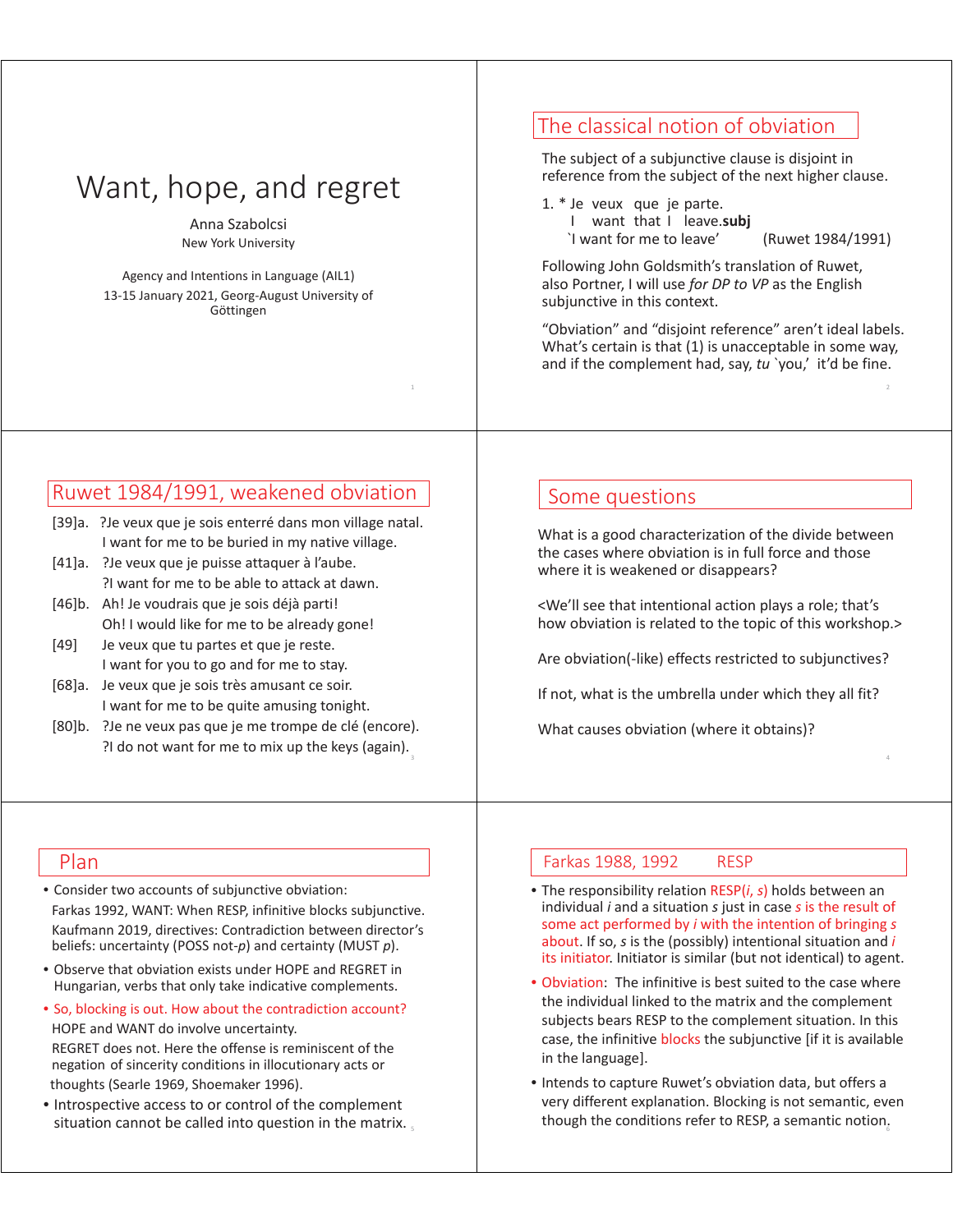| Hungarian: RESP draws the line correctly<br>if the following cases don't qualify as *initiated*<br>by the agent, and thus are not instances of RESP:<br>- actions performed due to an urge or by accident,<br>- actions requiring the authority, direction, power, or<br>cooperation (action or even inaction) of others.<br>• So RESP is descriptively useful for any theory.<br>. The demarcation line is not syntactic (unless a lot of<br>pragmatics and context is encoded in covert syntax).<br>• The Hungarian contrasts are much sharper than the<br>French and English, but all go in the same direction. | Agentive verbs in complement - obviation (under normal<br>circumstances!)<br>2. $#$ Azt<br>akarom,<br>hogy távozzam.<br>that leave.subj.1sg<br>it-acc want.1sg<br>`# I want for me to leave'<br>$3.$ # Azt<br>hogy meglátogassam Marit.<br>akarom,<br>it-acc want.1sg that pfx.visit.subj.1sg Mari-acc<br>`# I want for me to visit Mary'<br>Non-agentive complements - no obviation<br>4. Azt akarom, hogy jó jegyeket kapjak.<br>'I want for me to get good grades'<br>5. Azt akarom, hogy egészséges legyek.<br>'I want for me to be healthy'<br>6. Azt akarom, hogy ne essek le.<br>'I want for me not to fall' |
|--------------------------------------------------------------------------------------------------------------------------------------------------------------------------------------------------------------------------------------------------------------------------------------------------------------------------------------------------------------------------------------------------------------------------------------------------------------------------------------------------------------------------------------------------------------------------------------------------------------------|---------------------------------------------------------------------------------------------------------------------------------------------------------------------------------------------------------------------------------------------------------------------------------------------------------------------------------------------------------------------------------------------------------------------------------------------------------------------------------------------------------------------------------------------------------------------------------------------------------------------|
| Urges, mistakes and accidents, even if the complement                                                                                                                                                                                                                                                                                                                                                                                                                                                                                                                                                              | Dependence on the authority or the co-operation of                                                                                                                                                                                                                                                                                                                                                                                                                                                                                                                                                                  |
| verb is agentive - no obviation                                                                                                                                                                                                                                                                                                                                                                                                                                                                                                                                                                                    | others, even if complement is agentive $-$ no obviation                                                                                                                                                                                                                                                                                                                                                                                                                                                                                                                                                             |
| 7. Fogjál le! Nem akarom, hogy megöljem a gazembert.                                                                                                                                                                                                                                                                                                                                                                                                                                                                                                                                                               | 10. (to fairy offering to grant wishes) Azt akarom, hogy                                                                                                                                                                                                                                                                                                                                                                                                                                                                                                                                                            |
| 'Hold me down! I don't want for me to kill the rascal'                                                                                                                                                                                                                                                                                                                                                                                                                                                                                                                                                             | legyőzzem a sárkányt és feleségül vegyem a királylányt.                                                                                                                                                                                                                                                                                                                                                                                                                                                                                                                                                             |
| (= I don't want for it to happen that I kill him;                                                                                                                                                                                                                                                                                                                                                                                                                                                                                                                                                                  | 'I want for me to kill the dragon and marry the princess'                                                                                                                                                                                                                                                                                                                                                                                                                                                                                                                                                           |
| $=$ /= I have no desire to kill him)                                                                                                                                                                                                                                                                                                                                                                                                                                                                                                                                                                               | 11. (actor to director) Azt akarom, hogy táncoljak is ebben                                                                                                                                                                                                                                                                                                                                                                                                                                                                                                                                                         |
| 8. Magasságiszonyom van. Nem megyek fel a toronyba,                                                                                                                                                                                                                                                                                                                                                                                                                                                                                                                                                                | a jelenetben.                                                                                                                                                                                                                                                                                                                                                                                                                                                                                                                                                                                                       |
| nem akarom, hogy leugorjak.                                                                                                                                                                                                                                                                                                                                                                                                                                                                                                                                                                                        | 'I'd like for me [=my character] to dance in this scene'                                                                                                                                                                                                                                                                                                                                                                                                                                                                                                                                                            |
| 'I have the fear of heights. I'm not going up the tower,                                                                                                                                                                                                                                                                                                                                                                                                                                                                                                                                                           | 12. Azt akarom, hogy (csak/ne) ÉN látogassam meg Marit.                                                                                                                                                                                                                                                                                                                                                                                                                                                                                                                                                             |
| I don't want for me to jump'                                                                                                                                                                                                                                                                                                                                                                                                                                                                                                                                                                                       | me                                                                                                                                                                                                                                                                                                                                                                                                                                                                                                                                                                                                                  |
| (= I don't want for it to happen that I jump)                                                                                                                                                                                                                                                                                                                                                                                                                                                                                                                                                                      | I want for it to be                                                                                                                                                                                                                                                                                                                                                                                                                                                                                                                                                                                                 |
| 9. Nem akarom, hogy (véletlenül/tévedésből) az                                                                                                                                                                                                                                                                                                                                                                                                                                                                                                                                                                     | only me $\downarrow$ who visits Mary'                                                                                                                                                                                                                                                                                                                                                                                                                                                                                                                                                                               |
| egészséges lábat amputáljam.                                                                                                                                                                                                                                                                                                                                                                                                                                                                                                                                                                                       | not me                                                                                                                                                                                                                                                                                                                                                                                                                                                                                                                                                                                                              |
| 'I don't want for me to (accidentally/by mistake)                                                                                                                                                                                                                                                                                                                                                                                                                                                                                                                                                                  | the subject alone can't make the clause true                                                                                                                                                                                                                                                                                                                                                                                                                                                                                                                                                                        |
| amputate the healthy leg'                                                                                                                                                                                                                                                                                                                                                                                                                                                                                                                                                                                          | 10                                                                                                                                                                                                                                                                                                                                                                                                                                                                                                                                                                                                                  |
| New data:                                                                                                                                                                                                                                                                                                                                                                                                                                                                                                                                                                                                          | Some background on Hungarian                                                                                                                                                                                                                                                                                                                                                                                                                                                                                                                                                                                        |
| Obviation in indicatives                                                                                                                                                                                                                                                                                                                                                                                                                                                                                                                                                                                           | . Mood. Hungarian is indicative-heavy. Way fewer                                                                                                                                                                                                                                                                                                                                                                                                                                                                                                                                                                    |
| without competitors                                                                                                                                                                                                                                                                                                                                                                                                                                                                                                                                                                                                | infinitives or subjunctives than in Western Romance                                                                                                                                                                                                                                                                                                                                                                                                                                                                                                                                                                 |
| Obviation-like effects arise with remél `hope' and sajnál                                                                                                                                                                                                                                                                                                                                                                                                                                                                                                                                                          | or English. E.g.,                                                                                                                                                                                                                                                                                                                                                                                                                                                                                                                                                                                                   |

`regret' when the attitude-holder is solely responsible for the complement situation, and with *remél* `hope' also when the complement describes a direct experience.

But in Hungarian, the complements of these verbs are indicatives, and these verbs only take indicative complements (no infinitives, no subjunctives).

(English *hope* and *regret* also take indicatives, but not only indicatives.)  $11$  or English. E.g., INF SUBJ IND

|                             | $11 \times F$ | - 30 61   | 11 V 17   |
|-----------------------------|---------------|-----------|-----------|
| <i>akar`</i> want'          | ÷             | $\ddot{}$ |           |
| <i>követel</i> `demand'     |               | $\ddot{}$ |           |
| <i>elhatároz`</i> decide'   |               |           | $\pm$     |
| <i>remél`</i> hope′         |               |           | $\ddot{}$ |
| sajnál `regret,             |               |           | $+$       |
| consider [it] regrettable,  |               |           |           |
| wish [it] weren't the case' |               |           |           |
|                             |               |           |           |

• **Focus** in Hungarian is visible in constituent order. In (13-14), there is \*no focus\* on post-V `the cat.'

12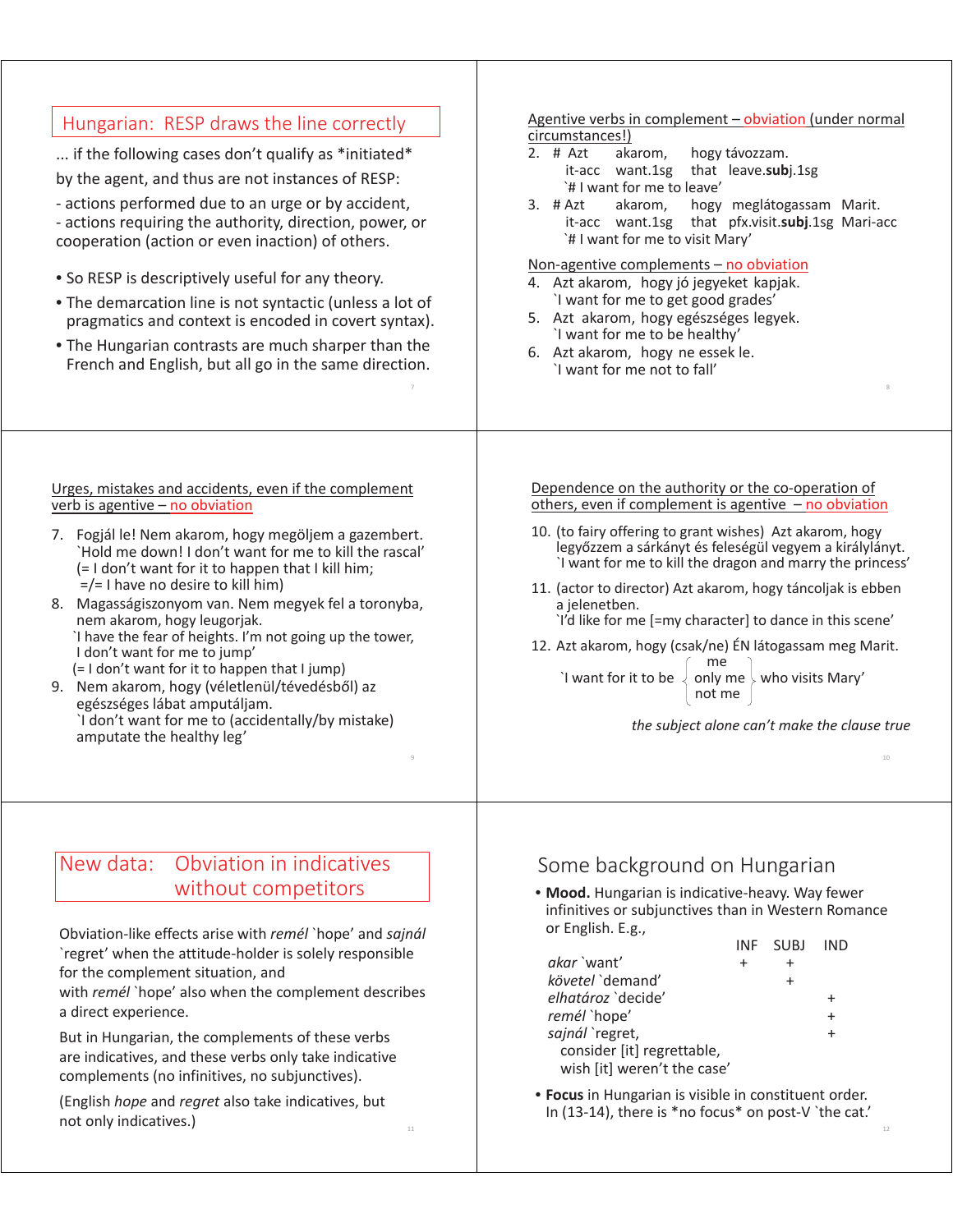#### 13. Remél `hope' [simult. present compl.] a. Remélem, hogy benne vagyok a csapatban. `I hope that I'm on the team' b. Remélem, hogy nem untatlak. `I hope that I'm not boring you' c. Remélem, hogy biztonságban vagyok. `I hope that I'm safe' d. Remélem, hogy egyenesen állok. `I hope that I'm standing straight' *unless in front of a mirror* e. # Remélem, hogy fél lábon állok. `I hope that I'm standing on one leg' f.# Remélem, hogy (nem) szédülök. `I hope that I (don't) have vertigo' *Remél `hope'* [simult. pres., cont'd] g. # Remélem, hogy ugrándozok. `I hope that I'm jumping up and down' h. # Remélem, hogy simogatom a macskát. `I hope that I'm stroking the cat' h'. Remélem, hogy a MACSkát simogatom. `I hope that it's the cat that I'm stroking' *when room is pitch dark* i. # Remélem, hogy próbálok segíteni. `I hope that I'm trying to help' j. Remélem, hogy csak ÉN ugrándozok. `I hope that only I am jumping up and down' *if not sure what the others are doing* 14 14. Remél `hope' [immediate past compl. the immed. foreseeable future is similar] a. Remélem, hogy megkaptam az állást. `I hope that I got the job' b. Remélem, hogy nem untattalak. `I hope that I wasn't boring you' c. Remélem, hogy biztonságban voltam. `I hope that I was safe' d. Remélem, hogy egyenesen álltam. `I hope that I was standing straight' e. ?? Remélem, hogy fél lábon álltam. `I hope that I was standing on one leg' f. ?? Remélem, hogy (nem) szédültem. `I hope that I (didn't) have/d vertigo' *Remél* `hope' [immediate past, cont'd. the immed. foreseeable future is similar] g. ?? Remélem, hogy ugrándoztam. `I hope that I was jumping up and down' h. ?? Remélem, hogy simogattam a macskát. `I hope that I was stroking the cat' h'. Remélem, hogy a MACSkát simogattam. `I hope that it's the cat that I was stroking' i. ?? Remélem, hogy próbáltam segíteni. `I hope that I was trying to help' j. Remélem, hogy csak ÉN rugdostam az ajtót. `I hope that only I was jumping up and down' 16

### Overview of *remél* `hope'

HOPE presupposes that the hoper doesn't know.

Either she has no way of knowing, or she isn't

confident what it is that she is doing / experiencing.

If the complement is episodic simultaneous present: outright bad (#), if subject bears RESP

(jumping up and down, stroking the cat),

and if subject has direct experience (having vertigo, standing on one leg),

in both cases, when she is confident what it is...

If the complement is episodic past or future: weird (??) if no recollection/prediction is strange.

### RESP seems relevant in two ways

If the individual linked to the subject of the "obviative clause" is the intentional instigator, then

- (i) it is up to her whether she brings about that situation (event); and
- (ii) she has the same kind of internal perspective of the event as a direct experiencer of a state.

The specific attitudinal context determines how these aspects come into play. WANT and REGRET are sensitive to (i), but HOPE is sensitive to both (probably mainly to (ii) and consequently to (i)).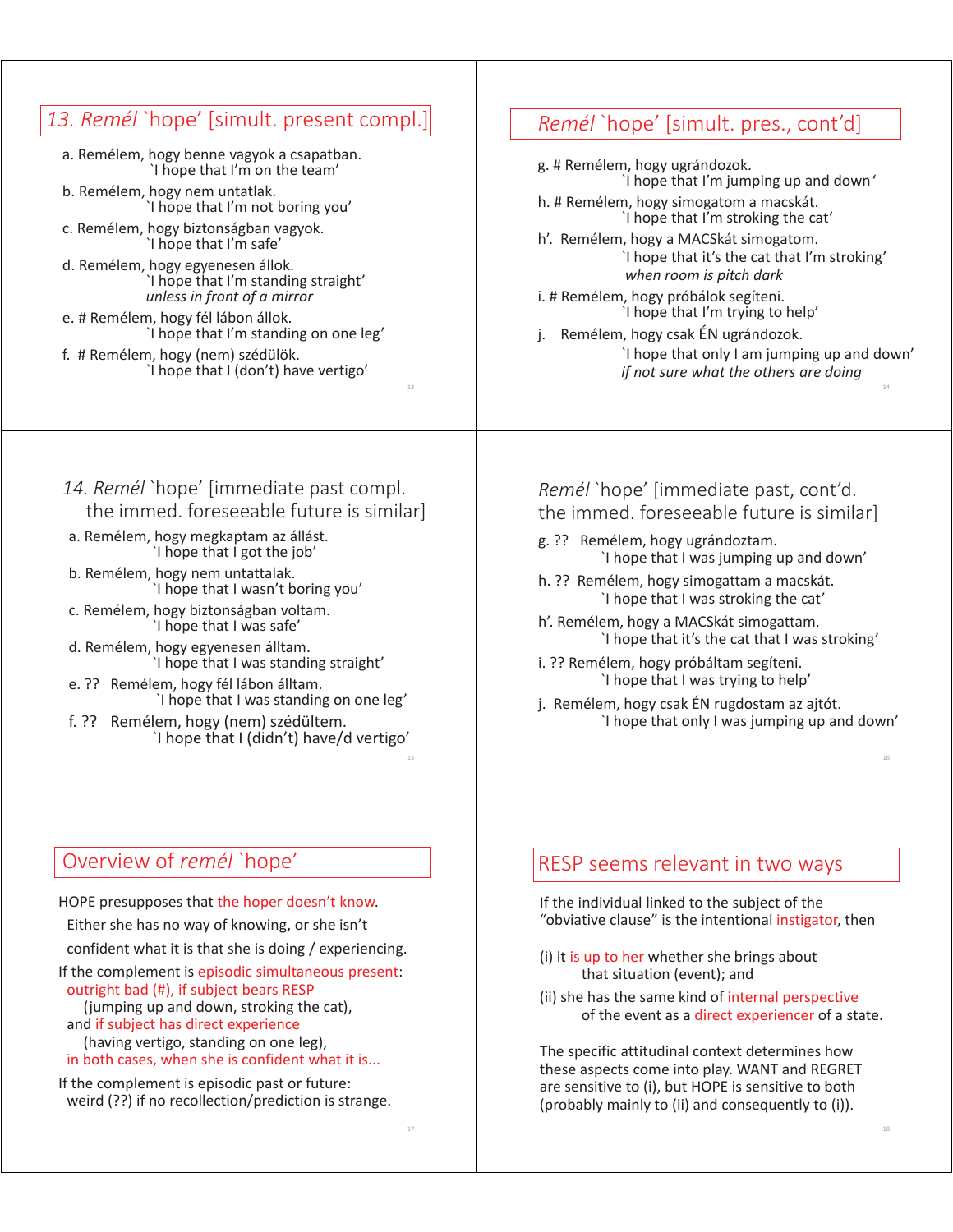#### *Sajnál* `regret = consider [it] regrettable, wish [it] weren't the case'

- Past complements: All are fine (can't do anything about it)
- Present, future complements:

Direct experience is fine:

15. Sajnálom, hogy szédülök. `I wish I didn't have vertigo'

#### Non-RESP is fine:

16. Sajnálom, hogy benne vagyok a csapatban / untatlak. `I wish I weren't on the team / boring you'

#### RESP complement is weird ( $\approx$  WANT+subjunctive)

17. ?? Sajnálom, hogy simogatom a macskát. `I wish I weren't stroking the cat'

### Interim conclusion: In view of obviation in indicatives without competitors, blocking cannot be a general explanation for obviation.

How about a semantic-pragmatic clash approach to the old and the new data?

#### A semantic-pragmatic account: Kaufmann 2019 on directive obviation

- Directives are subjunctives that serve as matrix and embedded imperatives and have person-number agreement, so they have 1<sup>st</sup> person vs non-1<sup>st</sup> person subjects.
- Directive obviation reflects a contradiction that arises -- if the director is identical to the instigator -between the director's epistemic uncertainty about *p* and her public commitment to believing that *p* will come true once the instigator receives the directive. According to the former belief, Epistemic Uncertainty (EUC), it is possible for *p* to be false, and according to the latter, Director's Anticipation (DA), *p* is necessarily true, in the same worlds.
- Obviation only occurs with RESP, i.e. if subject of the imperative is instigator of  $p$ .

## Extending the semantic clash approach

Kaufmann 2020 proposes that her approach to directive obviation extends to WANT + subjunctive (cites Kempchinsky 2009 for a convergent intuition).

I'll accept this proposal and move to investigate the newly discovered cases of HOPE and REGRET.

All the discussion will be very informal.

### Kaufmann 2019 on directive obviation, cont'd

"Generally, directive speech acts with content *p* can be performed only if (i) [director] *d* does not take *p* for granted; in the semantics of the imperative, this surfaces as the Epistemic Uncertainty Condition (EUC); and (ii) *d* possesses the relevant authority; in the semantics of the imperative, this surfaces as a combination of Epistemic Authority Condition (EAC) and Decisive Modality (DM). The main idea of the semantic-pragmatic account for directive obviation is that the conventional meaning expressed by directive clauses with the respective subject settings is at odds with the contextual requirements for the felicitous use of a directive."

(DA) If director *d* is publicly committed to believing that instigator *a* believes that  $p \in \Delta$  is R-necessary, then *d* is publicly committed to believing that *p* will come true:<br>  $\Box^{PB_d} \Box^{B_a} \Box^R p \rightarrow \Box^{PB_d} p$ 

### Uncertainty—certainty under HOPE

(13) f.  $#$  I hope that I (don't) have vertigo.

- h. # I hope that I'm jumping up and down.
- HOPE<sub>AH</sub> $(p)$  |= attitude-holder is uncertain about *p*.
- Simultaneous direct perception entails certainty of *p*. Likewise, simultaneous engagement in intentional action involving *p* entails certainty of *p* (unless event isn't confidently identified, cf. focus on *the cat*).
- This can be straightforwardly modeled after Kaufmann's account, although without the specifics of directives, and direct perception as a source of certainty must be figured in.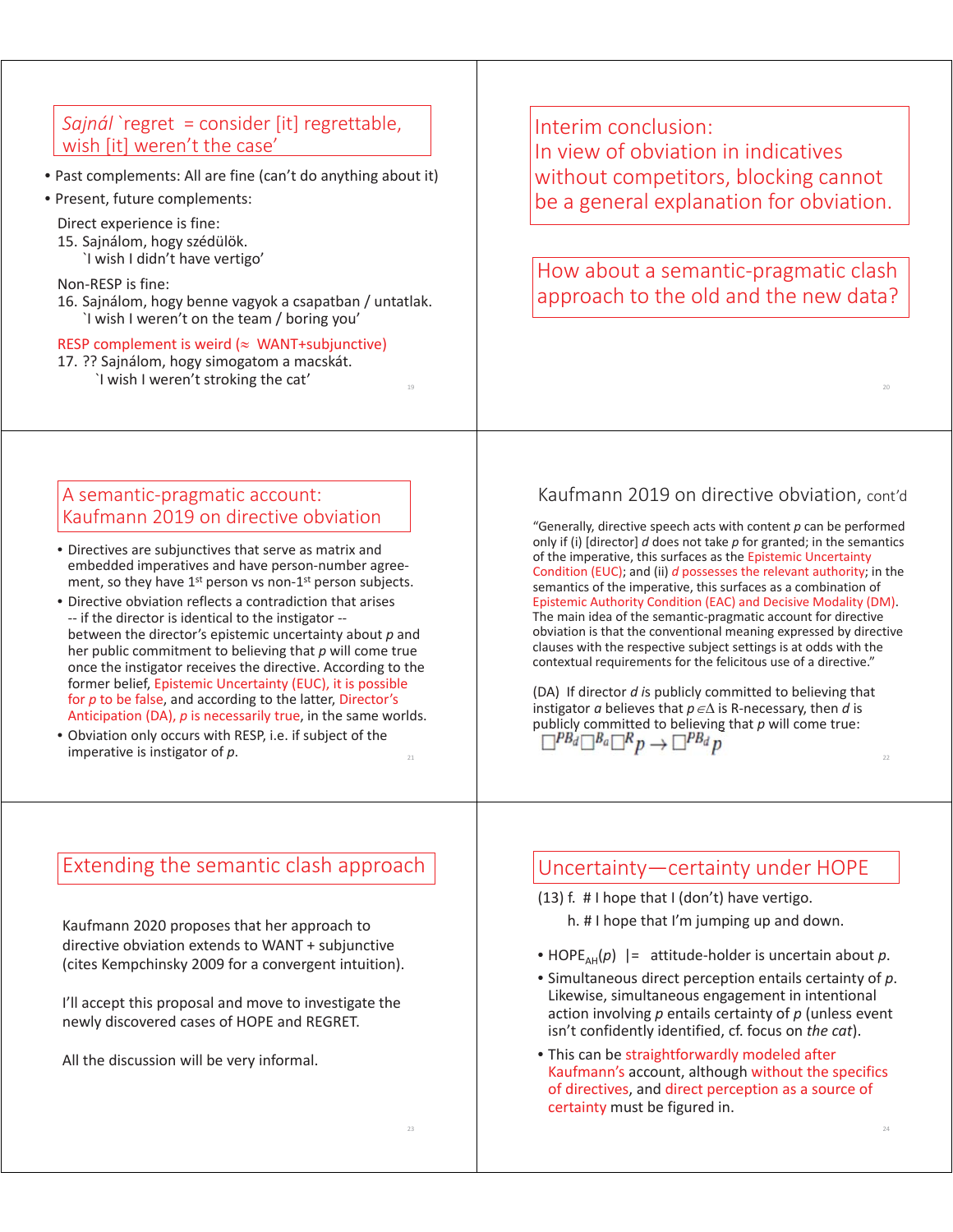#### REGRET plausibly involves a contradiction, but not of the uncertainty--necessity kind

18. ?? Sajnálom, hogy simogatom a macskát.

`I wish I weren't stroking the cat'

 $\Rightarrow$ 

`I'm stroking the cat (per factivity).

AND

It's up to me whether I'm stroking the cat (per RESP) AND

If it were up to me whether I'm stroking the cat, I wouldn't be stroking the cat'

### Tantalizingly similar: negations of sincerity conds. for illocutionary acts

19. # It is raining but I don't believe it.

(Moore's paradox)

26

28

20. # I promise to join but I don't intend to.

21. # I don't want to know but who killed the lady?

22. # Turn left but it's a bad idea.

(Searle 1969: a sincerity condition specifies a psychological state of the speaker; the performance of the illocutionary act expresses that state.)

### Need not be acts: thought is enough

Shoemaker (1996, 74-76) "What seems to me too little noticed is that there is something paradoxical or logically peculiar about the idea of someone's *believing* the propositional content of a Moore-paradoxical sentence, whether or not the person gives linguistic expression to this belief. What really needs to be explained is why someone cannot coherently *believe* that it is raining and that she doesn't believe that it is, despite the fact that the conjuncts of this belief can both be true... Consider the proposition that is the conjunction of ["It is raining, but I don't believe that it is raining"] and the proposition that the speaker believes this... That *is* self-contradictory... "

*Rain* & *Bel*(*Rain*) & *Bel*(*Rain* & *Bel*(*Rain*))entails *Bel*(*Rain*) & *Bel*(*Rain*). <sup>27</sup>

# A common thread

A psychological state of the speaker (Searle 1969) Self-knowledge, introspection, first-person access (several essays in Shoemaker 1996)

The internal distance between the two instances of the self tends to vanish vs. a certain distance is introduced between two facets of the self (Ruwet 1984/1991)

An internal perspective (event *de se,* in addition to individual *de se*) in infinitive but not in subjunctive (Schlenker 2005, 2011)

Zu 2018, Newari conjunct subjects require linking to the seat of knowledge, RESP, and internal perspective

Costantini 2016 on self-knowledge in subjunctive complements of Italian epistemic predicates (*pensare*) 29

#### Need not be plain negation of sincerity condition: expressing uncertainty is enough

19'. # It is raining but it may not be raining. 20'. # I promise to join but I may not intend to.

- 21'. # I may not want to know but who killed the lady?
- 22'. # Turn left but it may be a bad idea.

Likewise (when read as simultaneous report) 23.  $#$  I may have vertigo, I may be cold, I may be itching 24. # I may be jumping up and down, I may be scratching 25. # Do I have vertigo? Am I jumping up and down?

# **Conclusion**

Obviation-like effects aren't restricted to the subjunctive or to complements that have mood-competitors.

Accounts of obviation in HOPE+indicative and REGRET+indicative can be modeled after Kaufmann's of directive obviation: contradictions between the beliefs of one and the same person as the attitude-holder and as the complement subject, although with different specifics. The commonality: in the bad cases, introspective, first-personal insight into, or control of, the complement situation is called into question in the matrix.

To do: Proper conceptual unification and grammatical characterization call for further research.